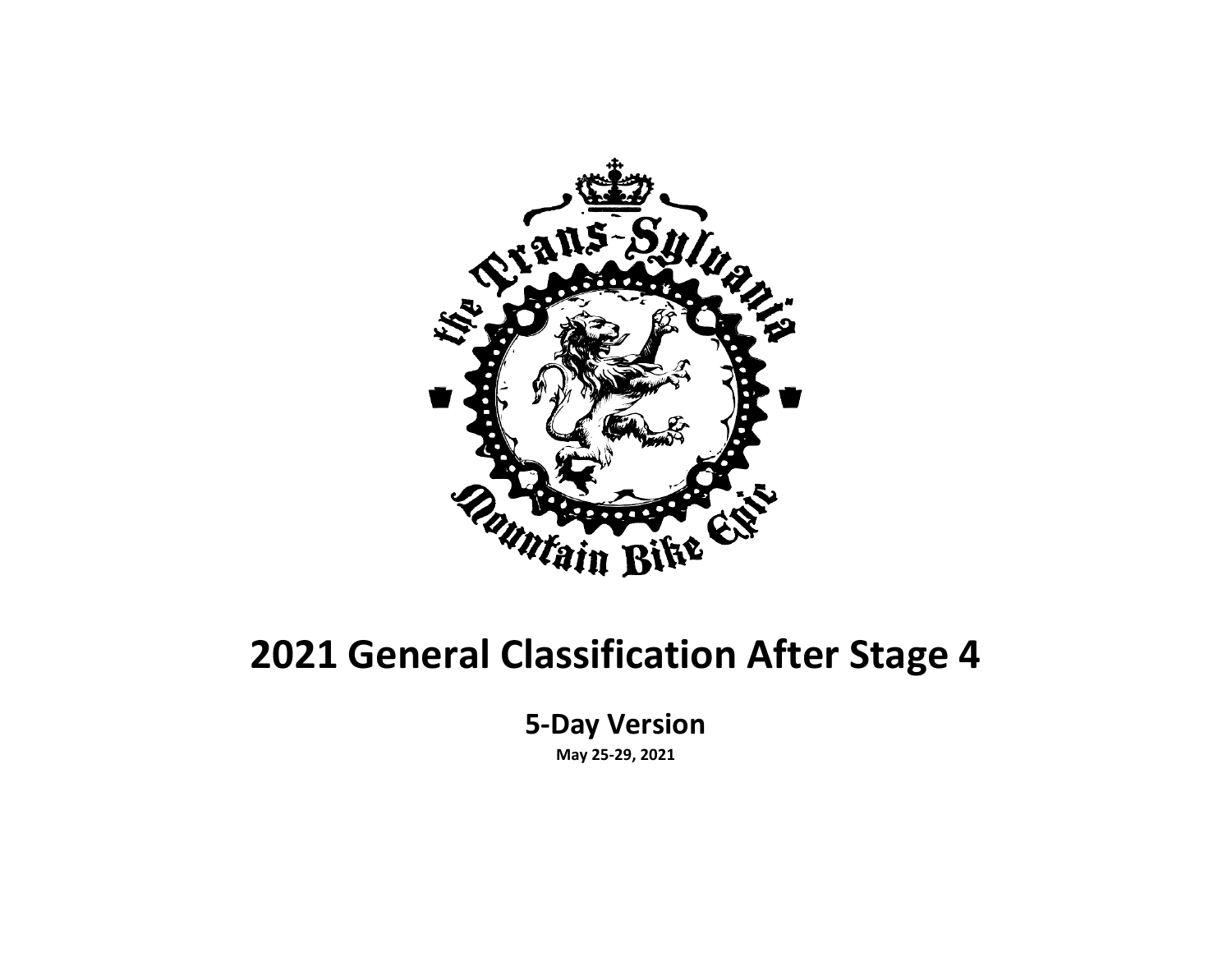#### **OPEN MEN**

| <b>RANK</b>              | <b>BIB</b>   | <b>NAME</b>              | <b>STAGE 1</b> | <b>STAGE 2</b> | <b>STAGE 3</b> | <b>STAGE 4</b> | <b>STAGE 5</b> | <b>TOTAL TIME</b> |
|--------------------------|--------------|--------------------------|----------------|----------------|----------------|----------------|----------------|-------------------|
| $\mathbf{1}$             | 36           | <b>KERRY WERNER JR.</b>  | 02:10:45.74    | 02:50:31.18    | 02:07:23.27    | 02:24:41.54    |                | 09:33:20.17       |
| 2 <sup>1</sup>           | 9            | <b>GREGG GALLETTA</b>    | 02:21:54.06    | 02:58:01.27    | 02:14:21.36    | 02:34:40.89    |                | 10:08:56.15       |
| 3                        | 13           | <b>LOGAN KASPER</b>      | 02:44:55.88    | 02:55:58.96    | 02:07:22.71    | 02:25:15.96    |                | 10:13:30.35       |
| 4                        | 12           | <b>RYAN JOHNSON</b>      | 02:16:45.93    | 03:17:18.11    | 02:15:33.74    | 02:29:33.23    |                | 10:19:09.20       |
| 5                        | 22           | <b>CODY PHILLIPS</b>     | 02:21:57.83    | 03:17:39.26    | 02:18:26.05    | 02:35:56.85    |                | 10:33:58.19       |
| 6                        | 17           | <b>WILLIAM LOEVNER</b>   | 02:19:32.13    | 03:31:17.23    | 02:19:54.15    | 02:28:58.50    |                | 10:39:41.10       |
| $\overline{7}$           | 10           | <b>SCOTT GRAY</b>        | 02:18:05.14    | 03:25:12.93    | 02:24:18.01    | 02:52:28.35    |                | 11:00:03.14       |
| 8                        | 8            | <b>ANDREW DUENSING</b>   | 02:22:20.89    | 03:42:23.37    | 02:29:08.80    | 02:38:09.45    |                | 11:12:00.25       |
| 9                        | 16           | <b>NICK LANDO</b>        | 02:14:06.98    | 04:14:19.63    | 02:22:55.45    | 02:29:32.43    |                | 11:20:52.24       |
| 10                       | $\mathbf{2}$ | <b>SHAWN ALEXANDER</b>   | 02:36:22.92    | 03:37:04.62    | 02:34:16.01    | 02:47:47.35    |                | 11:35:29.19       |
| 11                       | $\mathbf{z}$ | <b>ANDREW DUDLE</b>      | 02:29:36.69    | 03:46:40.68    | 02:34:21.44    | 02:46:47.99    |                | 11:37:24.28       |
| 12                       | 33           | <b>JORDAN THOMPSON</b>   | 02:43:25.75    | 03:56:24.79    | 02:35:34.91    | 02:58:09.84    |                | 12:13:32.32       |
| 13                       | 28           | <b>WILSON STEVENS</b>    | 02:29:44.25    | 04:14:04.55    | 02:49:41.98    | 03:06:04.63    |                | 12:39:33.24       |
| 14                       | 25           | <b>MARTIN SCHLEEDE</b>   | 02:54:09.58    | 04:17:01.03    | 02:48:55.66    | 02:57:00.88    |                | 12:57:05.21       |
| 15                       | 15           | <b>ZACHARY LABRY</b>     | 02:56:58.05    | 04:06:31.31    | 02:56:35.84    | 03:06:19.71    |                | 13:06:23.19       |
| 16                       | 6            | <b>PATRICK CAREY</b>     | 02:45:17.00    | 04:35:44.88    | 02:56:44.63    | 03:01:53.36    |                | 13:19:38.18       |
| 17                       | 4            | <b>MATT BURKE</b>        | 02:57:13.53    | 04:33:59.36    | 03:02:21.81    | 03:22:45.25    |                | 13:56:18.19       |
| 18                       | 29           | <b>ALEXANDER STRANGE</b> | 03:03:10.99    | 04:32:21.12    | 03:12:49.52    | 03:25:54.37    |                | 14:14:14.20       |
| 19                       | 23           | <b>MATTHEW RALPH</b>     | 02:58:11.56    | 05:33:05.25    | 02:59:54.59    | 03:24:56.00    |                | 14:56:06.14       |
| 20                       | 18           | <b>CRAIG MILLER</b>      | 03:33:28.59    | 05:23:36.79    | 03:39:01.54    | 04:20:03.46    |                | 16:56:08.23       |
| -                        | 21           | <b>ANDREW NORMAN</b>     | 03:01:49.83    | <b>DNS</b>     | 02:55:10.83    | 03:21:16.53    |                | <b>DNF</b>        |
| $\blacksquare$           | 26           | <b>KEENAN SEGENCHUK</b>  | <b>DNS</b>     | <b>DNS</b>     | 03:12:01.10    | 03:52:15.41    |                | <b>DNF</b>        |
| $\overline{\phantom{0}}$ | 30           | <b>MATT PIKE</b>         | <b>DNF</b>     | <b>DNS</b>     | <b>DNS</b>     | <b>DNS</b>     |                | <b>DNF</b>        |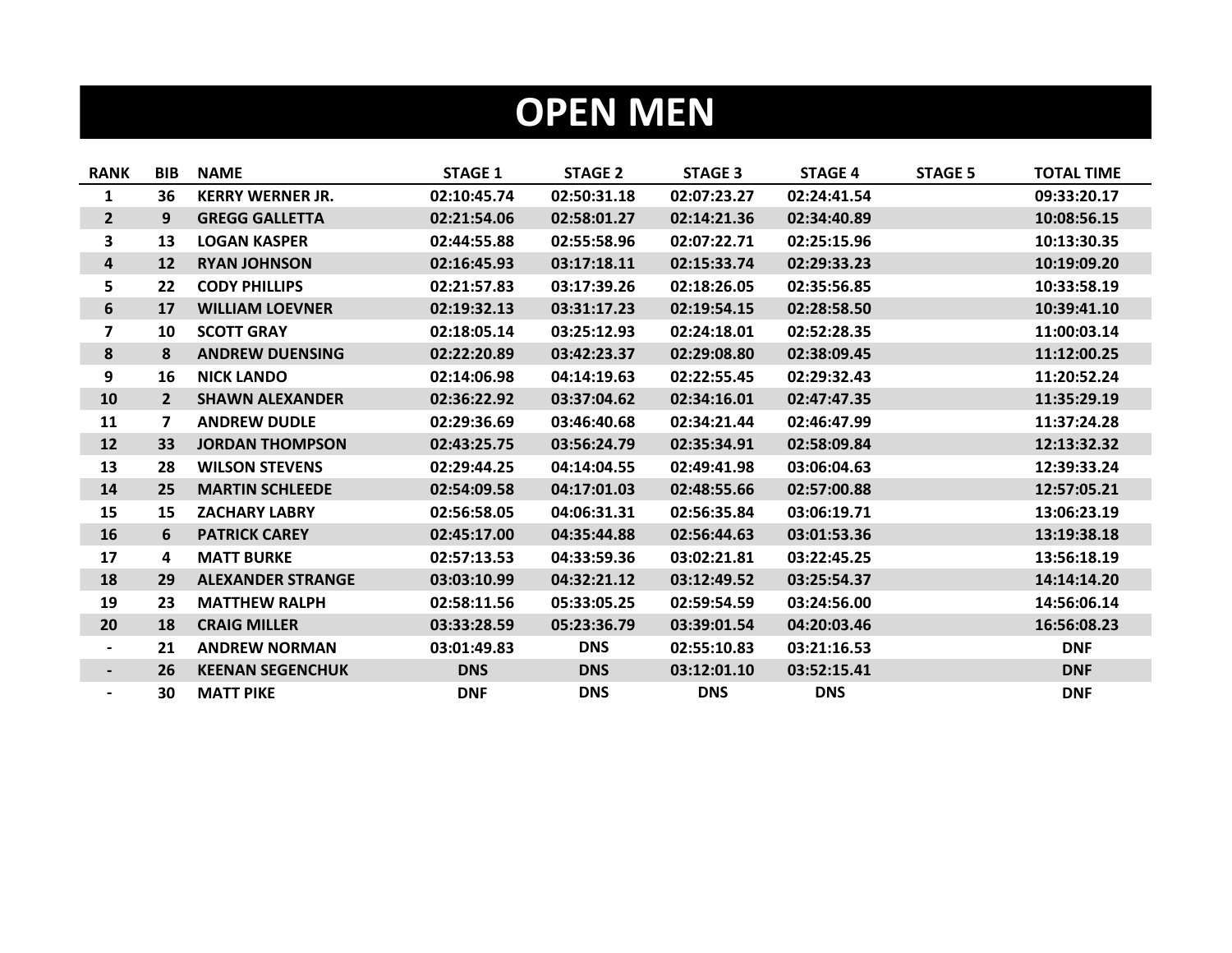## **OPEN WOMEN**

| <b>RANK</b>    | <b>BIB</b> | <b>NAME</b>              | <b>STAGE 1</b> | <b>STAGE 2</b> | <b>STAGE 3</b> | <b>STAGE 4</b> | <b>STAGE 5</b> | <b>TOTAL TIME</b> |
|----------------|------------|--------------------------|----------------|----------------|----------------|----------------|----------------|-------------------|
|                | 89         | <b>ELIZABETH SHELDON</b> | 02:37:44.29    | 03:36:27.34    | 02:34:43.73    | 02:55:11.64    |                | 11:44:05.20       |
| $\overline{2}$ | 1          | <b>BRITT MASON</b>       | 02:36:57.23    | 03:37:49.09    | 02:34:43.09    | 02:54:50.98    |                | 11:44:19.13       |
| 3              | 130        | <b>TAYLOR KUYK-WHITE</b> | 02:39:17.71    | 03:35:43.87    | 02:39:25.79    | 02:57:28.98    |                | 11:51:53.33       |
| 4              | 98         | <b>EMILY WERNER</b>      | 02:48:31.98    | 03:42:38.07    | 02:38:30.39    | 03:02:57.77    |                | 12:12:36.22       |
| 5              | 91         | <b>MADELINE DEPMAN</b>   | 02:48:08.94    | 04:14:12.92    | 02:45:08.43    | 03:02:54.79    |                | 12:50:22.30       |
| 6              | 87         | <b>ANNA BARENSFELD</b>   | 02:52:16.70    | 04:01:28.80    | 02:52:52.88    | 03:37:01.63    |                | 13:23:37.30       |
| 7              | 96         | NICKY RUSZKOWSKI         | 03:06:03.47    | 04:14:59.08    | 02:59:50.74    | 03:25:27.92    |                | 13:46:19.22       |
| 8              | 88         | <b>TANYA CAMPBELL</b>    | 03:12:04.79    | 04:28:52.83    | 03:01:50.61    | 03:26:09.84    |                | 14:08:55.30       |
| 9              | 92         | <b>ALECIA FAUSTINI</b>   | 03:02:40.36    | 04:38:58.35    | 03:12:34.96    | 03:20:32.52    |                | 14:14:44.21       |
| 10             | 97         | <b>ANNIE SCHWARTZ</b>    | 03:23:14.30    | 04:40:57.39    | 03:12:58.77    | 03:25:40.96    |                | 14:42:49.24       |
| 11             | 90         | <b>MELISSA COOPER</b>    | 03:29:07.59    | 04:48:47.41    | 03:21:33.83    | 03:56:42.66    |                | 15:36:09.24       |
| 12             | 93         | <b>CORIANNE KOCAREK</b>  | 03:29:11.50    | 05:12:10.64    | 03:28:48.44    | 03:51:09.95    |                | 16:01:18.25       |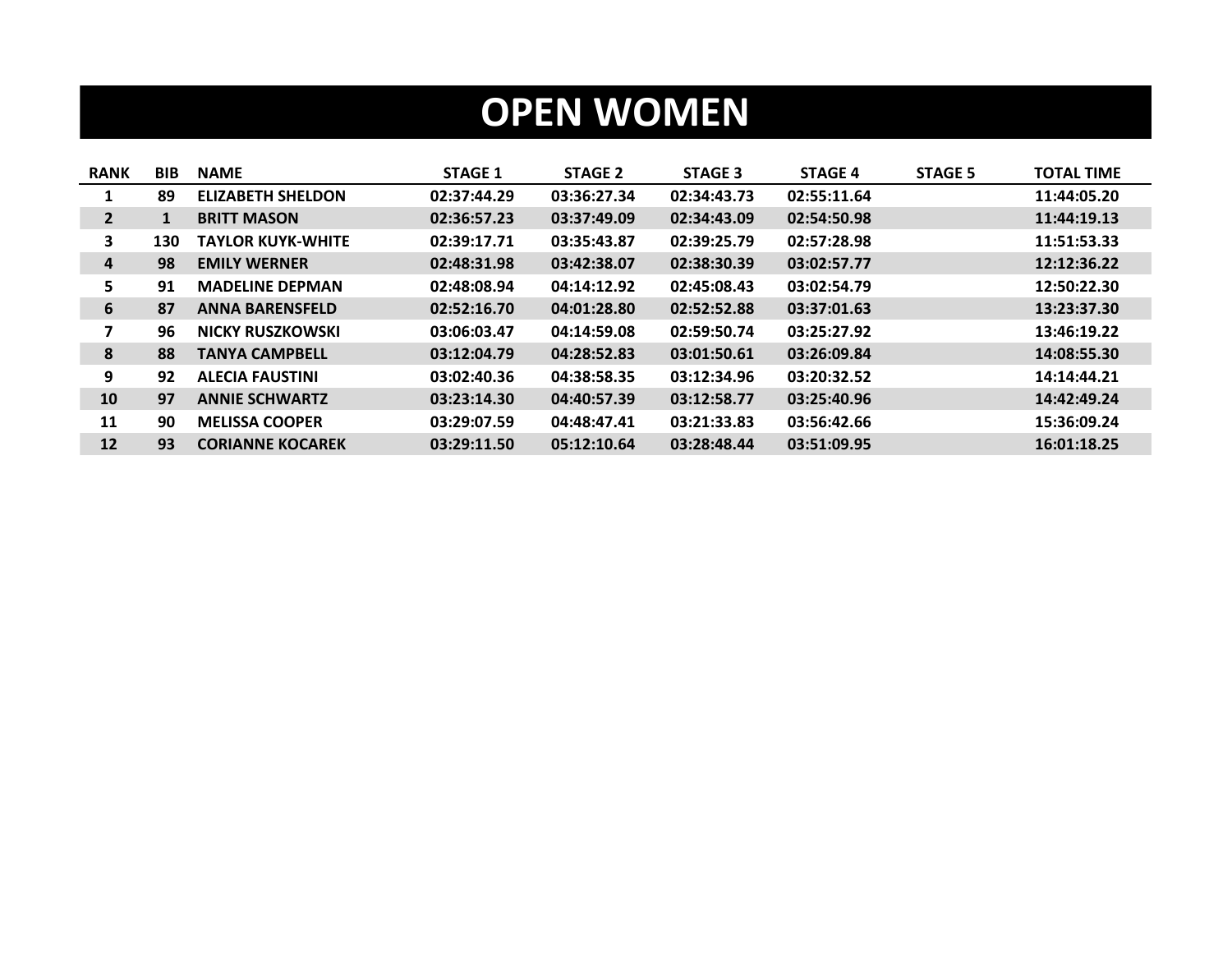## **MEN 40-49**

| <b>RANK</b>              | <b>BIB</b> | <b>NAME</b>             | <b>STAGE 1</b> | <b>STAGE 2</b> | <b>STAGE 3</b> | <b>STAGE 4</b> | <b>STAGE 5</b> | TOTAL TIME  |
|--------------------------|------------|-------------------------|----------------|----------------|----------------|----------------|----------------|-------------|
| 1                        | 34         | <b>CHRIS TRIES</b>      | 02:22:48.77    | 03:14:52.36    | 02:19:56.00    | 02:38:37.37    |                | 10:36:13.15 |
| $\mathbf{2}$             | 56         | <b>JOSH WHITMORE</b>    | 02:26:19.28    | 03:18:50.95    | 02:24:18.93    | 02:39:58.02    |                | 10:49:25.21 |
| 3                        | 57         | <b>SEAMUS WOODS</b>     | 02:26:43.21    | 03:31:41.00    | 02:24:56.31    | 02:40:37.49    |                | 11:03:57.10 |
| 4                        | 46         | <b>NATHAN GOATES</b>    | 02:33:12.22    | 03:48:23.10    | 02:33:27.93    | 02:52:30.88    |                | 11:47:32.21 |
| 5.                       | 43         | <b>IGOR DANKO</b>       | 02:51:44.05    | 03:48:44.81    | 02:46:28.32    | 02:54:33.63    |                | 12:21:29.18 |
| 6                        | 48         | <b>CHRIS HOWELL</b>     | 02:40:57.42    | 04:07:36.34    | 02:39:04.46    | 03:00:57.88    |                | 12:28:34.21 |
| 7                        | 42         | <b>IAN COLQUHOUN</b>    | 02:45:11.55    | 04:01:47.65    | 02:43:16.15    | 03:01:20.31    |                | 12:31:34.16 |
| 8                        | 49         | <b>MATTHEW KESECKER</b> | 02:50:42.53    | 04:08:10.18    | 02:51:49.24    | 03:12:28.86    |                | 13:03:09.18 |
| 9                        | 39         | <b>DAVE BREISACHER</b>  | 02:59:59.41    | 05:01:52.96    | 03:07:18.23    | 03:17:54.40    |                | 14:27:03.20 |
| 10                       | 50         | <b>CHRIS MICELI</b>     | 03:13:20.50    | 04:52:55.60    | 03:24:31.16    | 03:37:29.05    |                | 15:08:15.13 |
| 11                       | 54         | <b>JERICO SLAVIN</b>    | 03:01:34.43    | 05:33:07.53    | 03:06:15.54    | 04:31:10.97    |                | 16:12:06.24 |
| 12                       | 52         | <b>CHRIS SAUER</b>      | 03:15:11.52    | 05:51:03.04    | 03:29:32.56    | 03:40:26.75    |                | 16:16:12.18 |
| 13                       | 55         | <b>LEVI THORNTON</b>    | 03:18:40.07    | 05:31:59.17    | 03:48:50.84    | 04:06:58.56    |                | 16:46:27.16 |
| 14                       | 45         | <b>CHARLIE FULLER</b>   | 03:41:19.50    | 06:05:38.86    | 03:40:36.24    | 03:55:40.95    |                | 17:23:13.25 |
| $\overline{\phantom{0}}$ | 47         | <b>AARON HOAG</b>       | 02:49:31.78    | 04:30:20.12    | <b>DNS</b>     | 03:01:39.43    |                | <b>DNF</b>  |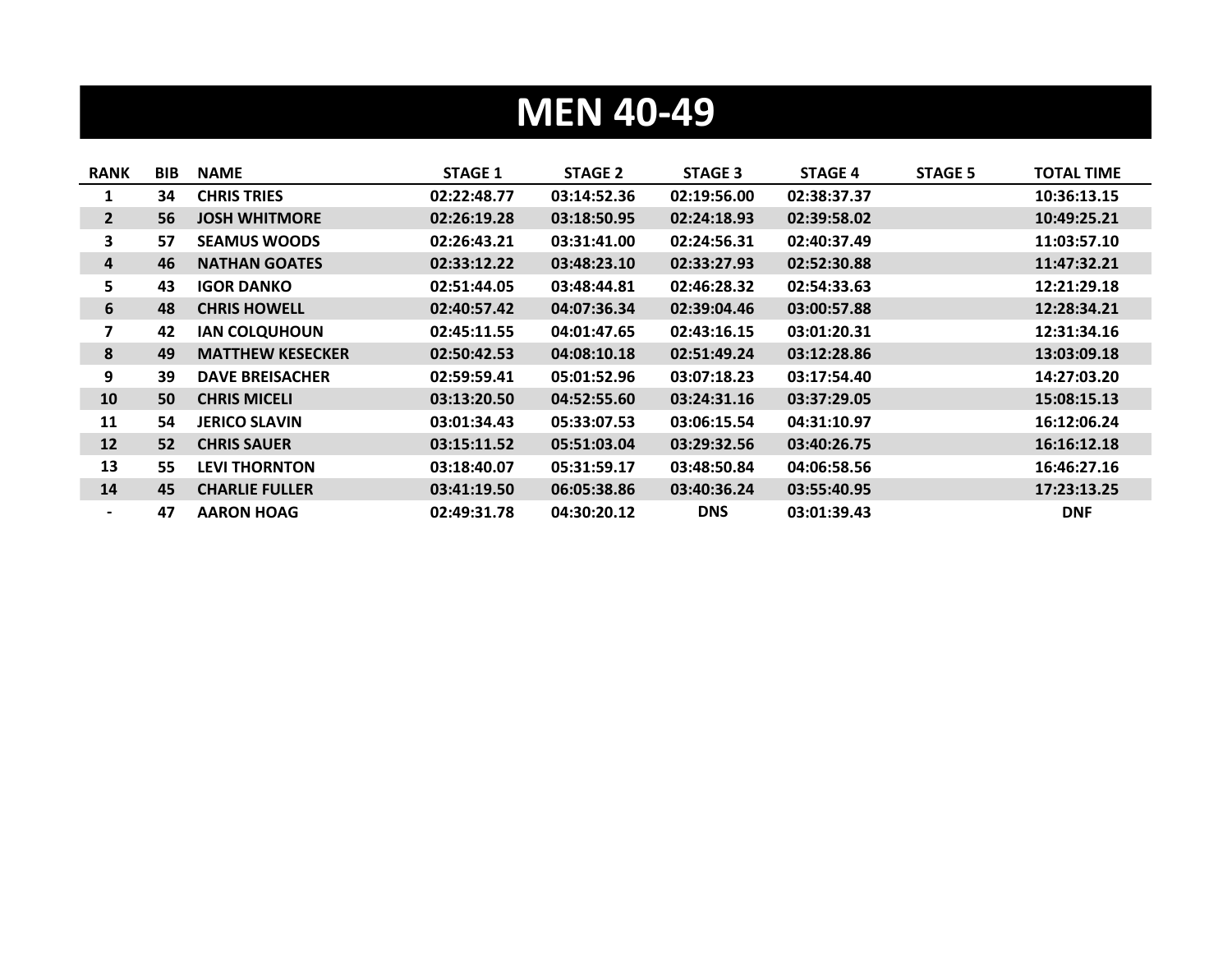#### **MEN 50-59**

| <b>RANK</b>              | BIB | <b>NAME</b>            | <b>STAGE 1</b> | <b>STAGE 2</b> | <b>STAGE 3</b> | <b>STAGE 4</b> | <b>STAGE 5</b> | <b>TOTAL TIME</b> |
|--------------------------|-----|------------------------|----------------|----------------|----------------|----------------|----------------|-------------------|
| 1                        | 58  | <b>ANDY AUGUST</b>     | 02:30:00.28    | 03:26:16.07    | 02:26:27.36    | 02:43:33.34    |                | 11:06:16.10       |
| $\mathbf{2}$             | 77  | <b>BRIAN TRDINA</b>    | 02:33:42.63    | 03:56:00.65    | 02:25:18.34    | 02:47:15.57    |                | 11:42:15.21       |
| 3                        | 69  | <b>MIKE MONTALBANO</b> | 02:47:23.06    | 03:38:30.73    | 02:39:56.95    | 02:54:15.69    |                | 12:00:04.24       |
| 4                        | 61  | <b>JIM DOWD</b>        | 02:55:07.40    | 03:52:10.76    | 02:42:35.47    | 03:02:58.02    |                | 12:32:50.16       |
| 5                        | 123 | <b>STEVE SEGENCHUK</b> | 02:45:04.13    | 03:52:15.03    | 03:03:07.04    | 03:01:48.91    |                | 12:42:14.11       |
| 6                        | 80  | <b>PAUL WOJCIAK</b>    | 02:52:35.19    | 04:10:53.06    | 02:58:40.25    | 03:00:20.73    |                | 13:02:28.12       |
| 7                        | 60  | <b>DON DAVIS</b>       | 02:50:06.29    | 04:26:30.10    | 02:46:37.85    | 03:07:37.18    |                | 13:10:50.14       |
| 8                        | 75  | <b>ERIC SAUER</b>      | 02:52:28.56    | 04:20:01.85    | 02:53:49.30    | 03:14:06.00    |                | 13:20:24.17       |
| 9                        | 72  | <b>BOB RADZWICH</b>    | 03:05:21.50    | 04:23:59.07    | 02:57:48.09    | 03:12:22.19    |                | 13:39:30.85       |
| 10                       | 76  | <b>FRITZ SEAGER</b>    | 03:15:41.58    | 04:36:45.75    | 03:19:07.74    | 03:37:31.23    |                | 14:49:04.23       |
| 11                       | 67  | <b>PAUL HODA</b>       | 03:30:25.18    | 04:51:32.40    | 03:08:05.84    | 03:28:46.28    |                | 14:58:48.17       |
| 12                       | 66  | <b>COREY HILLIARD</b>  | 04:02:46.22    | 05:10:41.31    | 03:10:08.20    | 03:25:16.73    |                | 15:48:51.14       |
| 13                       | 65  | <b>ARTURO GUILLEN</b>  | 03:51:54.09    | 05:44:10.76    | 03:42:24.59    | 04:06:21.36    |                | 17:24:49.18       |
| 14                       | 64  | <b>BRIAN GRUCHACZ</b>  | 03:53:15.44    | 05:43:33.75    | 03:42:23.02    | 04:08:46.22    |                | 17:27:57.14       |
| $\overline{\phantom{0}}$ | 38  | <b>SCOTT BALLAY</b>    | 04:00:22.26    | 06:05:51.57    | 04:16:35.22    | <b>DNS</b>     |                | <b>DNF</b>        |
| ۰.                       | 78  | <b>JOSEPH WHITE</b>    | 04:20:20.53    | <b>DNS</b>     | 04:18:19.28    | <b>DNS</b>     |                | <b>DNF</b>        |

#### **MEN 60+**

| <b>RANK</b> | <b>BIB</b> | <b>NAME</b>        | STAGE 1     | <b>STAGE 2</b> | <b>STAGE 3</b> | <b>STAGE 4</b> | <b>STAGE 5</b> | <b>TOTAL TIME</b> |
|-------------|------------|--------------------|-------------|----------------|----------------|----------------|----------------|-------------------|
|             | 81         | <b>DAVID JOLIN</b> | 02:46:22.72 | 04:16:41.04    | 02:49:50.98    | 03:09:59.32    |                | 13:02:52.20       |
|             | 83         | <b>JIM MILLER</b>  | 02:57:46.92 | 04:00:20.60    | 02:49:39.40    | 03:18:34.48    |                | 13:06:19.24       |
|             | 86         | <b>DON UPHOUSE</b> | DNF         | DNS            | <b>DNF</b>     | DNS            |                | DNF               |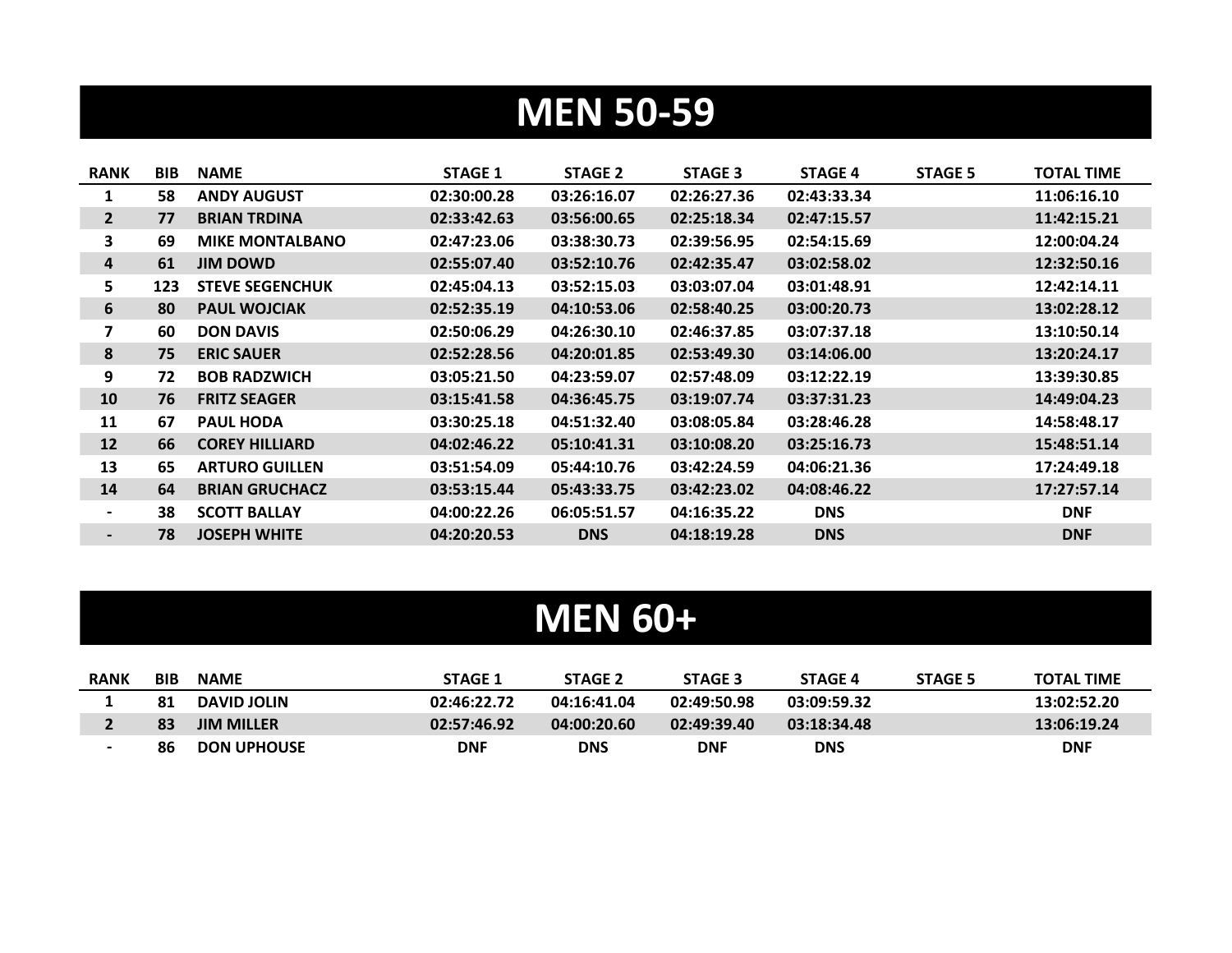#### **WOMEN 40+**

| <b>RANK</b> | BIB | <b>NAME</b>          | <b>STAGE 1</b> | <b>STAGE 2</b> | <b>STAGE 3</b> | <b>STAGE 4</b> | STAGE 5 | <b>TOTAL TIME</b> |
|-------------|-----|----------------------|----------------|----------------|----------------|----------------|---------|-------------------|
|             | 102 | JEN TILLMAN          | 03:04:23.48    | 04:17:10.76    | 03:00:23.79    | 03:24:05.28    |         | 13:46:01.23       |
|             | 99  | <b>BRIANNA BAIR</b>  | 03:06:10.65    | 04:24:47.69    | 03:09:08.20    | 03:31:35.10    |         | 14:11:40.16       |
|             | 100 | <b>NICOLE GUNTON</b> | 03:17:54.77    | 04:42:00.38    | 03:20:14.84    | 04:09:45.61    |         | 15:29:53.26       |
|             | 101 | KATHLEEN HYLAND      | 03:48:34.42    | <b>DNF</b>     | <b>DNS</b>     | 03:55:43.15    |         | <b>DNF</b>        |

#### **CLYDESDALE**

| <b>RANK</b>              | <b>BIB</b> | <b>NAME</b>                | <b>STAGE 1</b> | <b>STAGE 2</b> | <b>STAGE 3</b> | <b>STAGE 4</b> | <b>STAGE 5</b> | <b>TOTAL TIME</b> |
|--------------------------|------------|----------------------------|----------------|----------------|----------------|----------------|----------------|-------------------|
|                          | 110        | <b>NICK SHEPHERD</b>       | 02:52:19.60    | 04:05:20.06    | 02:46:30.06    | 03:17:52.92    |                | 13:02:01.16       |
| $\mathbf{2}$             | 109        | <b>ADAM RUSZKOWSKI</b>     | 02:57:15.44    | 04:23:39.85    | 02:55:42.58    | 03:07:26.03    |                | 13:24:02.19       |
| 3                        | 107        | <b>TODD HAIG</b>           | 03:17:08.25    | 04:59:05.92    | 03:23:44.24    | 03:44:48.57    |                | 15:24:45.19       |
| 4                        | 106        | <b>DANIEL FAUSEY</b>       | 03:36:41.49    | 05:33:27.89    | 03:32:43.38    | 04:03:14.36    |                | 16:46:05.21       |
| 5.                       | 104        | <b>MICHAEL BLANKENSHIP</b> | 05:44:14.11    | 06:26:27.50    | 04:20:57.65    | 04:44:45.53    |                | 21:16:23.17       |
| $\blacksquare$           | 105        | <b>JOHN DURKIN</b>         | 03:41:16.52    | 06:05:53.27    | 03:26:36.95    | <b>DNS</b>     |                | <b>DNF</b>        |
| $\blacksquare$           | 111        | <b>JOSH VAN CLEEF</b>      | 03:45:46.00    | <b>DNF</b>     | 03:54:36.24    | 04:22:50.28    |                | <b>DNF</b>        |
| $\overline{\phantom{0}}$ | 108        | <b>THOMAS PEASE</b>        | 03:56:40.93    | <b>DNF</b>     | 05:00:20.36    | <b>DNS</b>     |                | <b>DNF</b>        |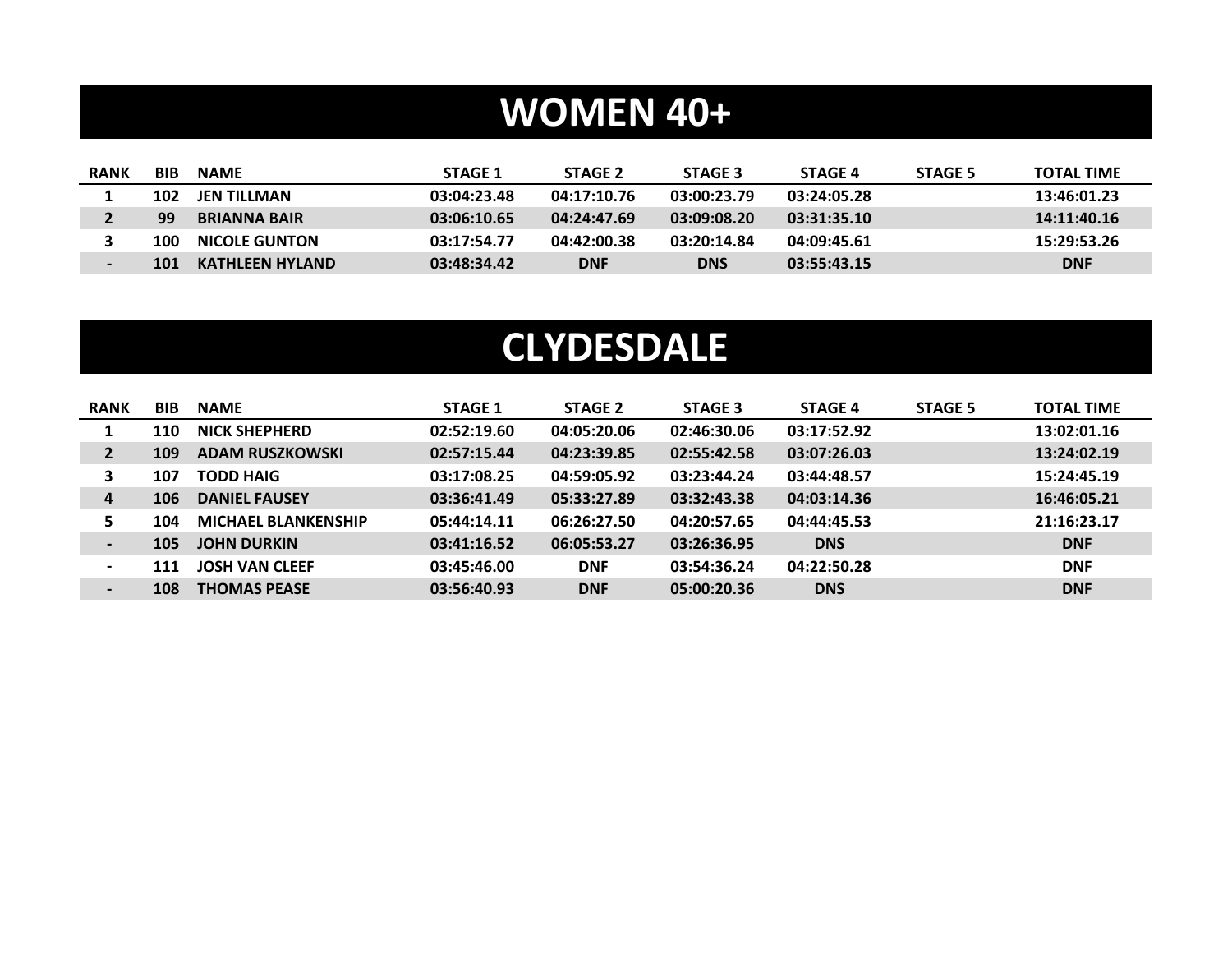#### **SINGLE SPEED**

| <b>RANK</b>              | BIB | <b>NAME</b>             | <b>STAGE 1</b> | <b>STAGE 2</b> | <b>STAGE 3</b> | <b>STAGE 4</b> | <b>STAGE 5</b> | <b>TOTAL TIME</b> |
|--------------------------|-----|-------------------------|----------------|----------------|----------------|----------------|----------------|-------------------|
| $\mathbf 1$              | 126 | <b>GORDON WADSWORTH</b> | 02:18:17.17    | 03:03:00.82    | 02:21:30.89    | 02:30:15.42    |                | 10:13:02.23       |
| $\overline{2}$           | 125 | <b>JOHN VORBERGER</b>   | 02:22:46.27    | 03:15:40.02    | 02:21:29.05    | 02:35:59.57    |                | 10:35:54.91       |
| 3.                       | 120 | <b>PEYTON RANDOLPH</b>  | 02:33:31.84    | 03:22:09.82    | 02:25:30.82    | 02:47:31.56    |                | 11:08:41.30       |
| 4                        | 118 | <b>DAHN PAHRS</b>       | 02:31:54.42    | 03:35:48.79    | 02:26:50.29    | 02:49:59.25    |                | 11:24:31.17       |
| 5.                       | 24  | <b>JOHN SKARUPA</b>     | 02:31:23.55    | 03:32:58.79    | 02:31:03.21    | 02:53:33.10    |                | 11:28:57.16       |
| 6                        | 117 | <b>ELI ORTH</b>         | 02:37:32.27    | 03:25:06.94    | 02:28:39.27    | 02:58:48.22    |                | 11:30:05.17       |
| 7                        | 116 | <b>ANDREW ORISCHAK</b>  | 02:40:57.41    | 03:53:43.53    | 02:36:46.89    | 03:01:20.55    |                | 12:12:46.23       |
| 8                        | 14  | <b>MARK KRANSZ</b>      | 02:36:22.81    | 04:05:30.93    | 02:42:08.52    | 03:00:20.15    |                | 12:24:20.24       |
| 9                        | 122 | <b>KEITH RENFROE</b>    | 02:52:07.57    | 03:50:32.22    | 02:45:29.99    | 03:02:22.85    |                | 12:30:30.26       |
| 10                       | 127 | <b>JOE WORBOY</b>       | 02:41:28.09    | 04:09:47.72    | 02:41:05.17    | 02:58:59.79    |                | 12:31:19.17       |
| 11                       | 113 | <b>RICH DILLEN</b>      | 02:48:41.25    | 03:52:32.44    | 02:49:41.36    | 03:08:39.79    |                | 12:39:33.18       |
| 12                       | 121 | <b>SCOTT RATH</b>       | 02:55:21.32    | 04:00:08.60    | 02:51:29.11    | 03:12:25.51    |                | 12:59:23.15       |
| 13                       | 115 | <b>KENNY KOCAREK</b>    | 03:00:49.16    | 05:12:10.56    | 02:46:13.85    | 03:05:39.24    |                | 14:04:51.18       |
| $\overline{\phantom{0}}$ | 119 | <b>THAD PAUNOVICH</b>   | <b>DNF</b>     | 03:21:45.00    | 02:26:36.48    | 02:46:11.35    |                | <b>DNF</b>        |
| $\overline{\phantom{0}}$ | 112 | <b>SCOTT BERKLEY</b>    | 03:34:16.37    | <b>DNS</b>     | <b>DNS</b>     | <b>DNS</b>     |                | <b>DNF</b>        |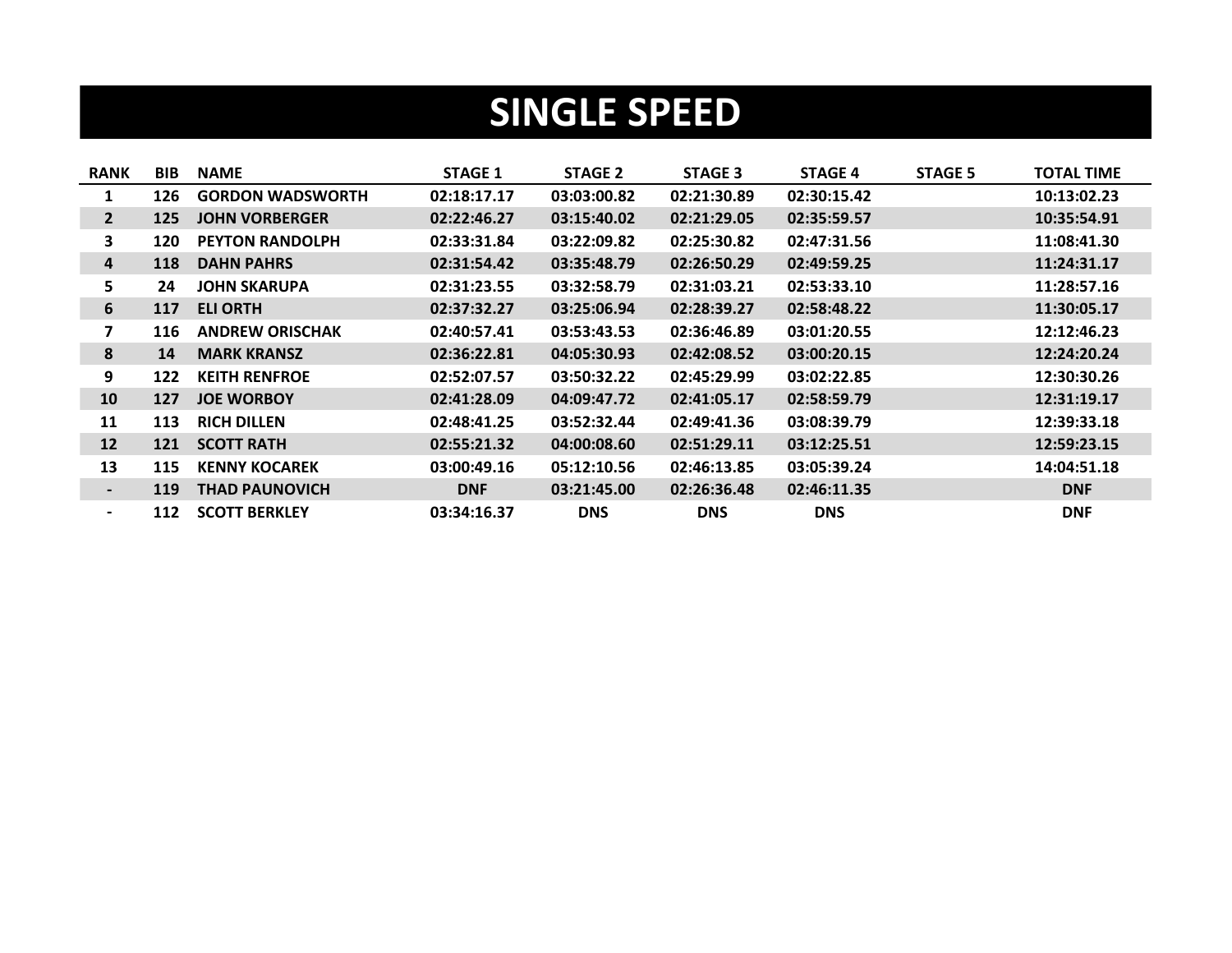# **DUO MEN**

| <b>RANK</b>    | <b>BIB</b> | <b>NAME</b>              | <b>STAGE 1</b> | <b>STAGE 2</b> | <b>STAGE 3</b> | <b>STAGE 4</b> | <b>STAGE 5</b> | <b>TOTAL TIME</b> |
|----------------|------------|--------------------------|----------------|----------------|----------------|----------------|----------------|-------------------|
| 1              |            | <b>TEAM TIME</b>         | 02:34:45.37    | 03:39:51.98    | 02:34:09.87    | 02:47:52.52    |                | 11:36:37.27       |
|                | 213        | <b>NICK ERHARD</b>       | 02:34:47.55    | 03:39:59.06    | 02:34:09.87    | 02:47:52.52    |                | 11:36:47.20       |
|                | 212        | <b>MATTHEW HIGGINS</b>   | 02:34:45.37    | 03:39:51.98    | 02:34:10.51    | 02:47:56.79    |                | 11:36:42.26       |
| $\overline{2}$ |            | <b>TEAM TIME</b>         | 02:36:22.41    | 03:46:22.00    | 02:35:26.46    | 02:47:29.21    |                | 11:45:39.10       |
|                | 210        | <b>ERIK GRIMM</b>        | 02:36:22.46    | 03:46:22.07    | 02:35:26.46    | 02:47:29.77    |                | 11:45:39.17       |
|                | 211        | <b>JASON URCKFITZ</b>    | 02:36:22.41    | 03:46:22.00    | 02:35:27.63    | 02:47:29.21    |                | 11:45:40.12       |
| 3              |            | <b>TEAM TIME</b>         | 03:09:51.30    | 04:35:21.81    | 02:55:49.41    | 03:20:10.20    |                | 14:01:11.17       |
|                | 214        | <b>JAMES SCHARF JR</b>   | 03:09:51.34    | 04:35:21.81    | 02:55:49.41    | 03:20:10.20    |                | 14:01:11.17       |
|                | 215        | <b>EDWARD WIMMER</b>     | 03:09:51.30    | 04:35:21.94    | 02:55:49.78    | 03:20:10.23    |                | 14:01:11.22       |
| $\blacksquare$ |            | <b>TEAM TIME</b>         | 02:30:05.63    | 03:25:10.36    | 02:28:14.93    | <b>DNF</b>     |                | <b>DNF</b>        |
|                | 208        | <b>JAMIE BABCOCK</b>     | 02:30:06.82    | 03:25:11.41    | 02:28:14.93    | 02:41:29.09    |                | 11:05:00.22       |
|                | 209        | <b>ANDREW BLACKSTOCK</b> | 02:30:05.63    | 03:25:10.36    | 02:28:18.43    | <b>DNS</b>     |                | <b>DNF</b>        |

# **DUO CO-ED**

| <b>RANK</b>    | <b>BIB</b> | <b>NAME</b>           | <b>STAGE 1</b> | <b>STAGE 2</b> | <b>STAGE 3</b> | <b>STAGE 4</b> | <b>STAGE 5</b> | <b>TOTAL TIME</b> |
|----------------|------------|-----------------------|----------------|----------------|----------------|----------------|----------------|-------------------|
|                |            | <b>TEAM TIME</b>      | 03:00:24.97    | 04:09:44.03    | 02:56:42.21    | 03:16:06.44    |                | 13:22:56.16       |
|                | 216        | <b>AMY TALBOT</b>     | 03:00:24.97    | 04:09:44.08    | 02:56:43.49    | 03:16:07.24    |                | 13:22:58.17       |
|                | 205        | <b>BEN TALBOT</b>     | 03:00:25.00    | 04:09:44.03    | 02:56:42.21    | 03:16:06.44    |                | 13:22:57.68       |
| $\overline{2}$ |            | <b>TEAM TIME</b>      | 02:52:23.36    | 04:36:20.72    | 03:05:35.45    | 03:23:28.92    |                | 13:57:46.24       |
|                | 201        | <b>LAUREN ELLEDGE</b> | 02:52:23.36    | 04:36:20.85    | 03:05:37.42    | 03:23:28.92    |                | 13:57:48.25       |
|                | 200        | <b>T.J. ELLEDGE</b>   | 02:52:23.45    | 04:36:20.72    | 03:05:35.45    | 03:23:28.92    |                | 13:57:46.25       |
| 3              |            | <b>TEAM TIME</b>      | 03:28:29.19    | 04:56:31.89    | 03:22:31.27    | 03:53:53.93    |                | 15:41:24.22       |
|                | 202        | <b>KEVIN HAMES</b>    | 03:28:29.23    | 04:56:31.89    | 03:22:31.27    | 03:53:53.93    |                | 15:41:24.23       |
|                | 203        | <b>KRISTY HAMES</b>   | 03:28:29.19    | 04:56:31.91    | 03:22:31.27    | 03:53:53.96    |                | 15:41:24.23       |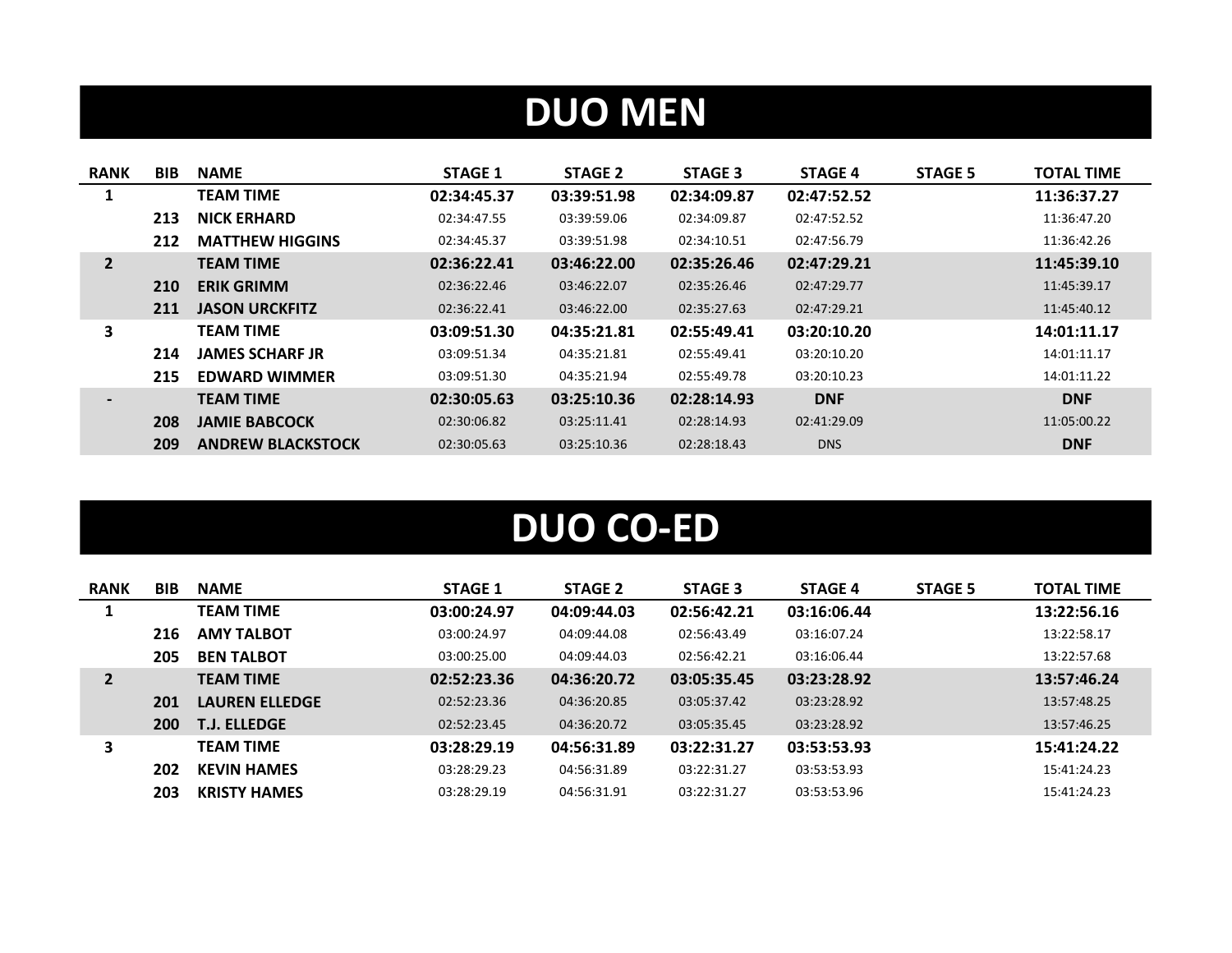#### **U25 MEN**

| <b>RANK</b> | <b>BIB</b> | <b>NAME</b>             | <b>STAGE 1</b> | <b>STAGE 2</b> | <b>STAGE 3</b> | <b>STAGE 4</b> | <b>STAGE 5</b> | <b>TOTAL TIME</b> |
|-------------|------------|-------------------------|----------------|----------------|----------------|----------------|----------------|-------------------|
|             | 12         | <b>RYAN JOHNSON</b>     | 02:16:45.93    | 03:17:18.11    | 02:15:33.74    | 02:29:33.23    |                | 10:19:09.20       |
|             | 125        | <b>JOHN VORBERGER</b>   | 02:22:46.27    | 03:15:40.02    | 02:21:29.05    | 02:35:59.57    |                | 10:35:54.91       |
|             | 17         | <b>WILLIAM LOEVNER</b>  | 02:19:32.13    | 03:31:17.23    | 02:19:54.15    | 02:28:58.50    |                | 10:39:41.10       |
| 4           | 16         | <b>NICK LANDO</b>       | 02:14:06.98    | 04:14:19.63    | 02:22:55.45    | 02:29:32.43    |                | 11:20:52.24       |
|             |            | <b>SHAWN ALEXANDER</b>  | 02:36:22.92    | 03:37:04.62    | 02:34:16.01    | 02:47:47.35    |                | 11:35:29.19       |
|             | 26         | <b>KEENAN SEGENCHUK</b> | <b>DNS</b>     | <b>DNS</b>     | 03:12:01.10    | 03:52:15.41    |                | <b>DNF</b>        |